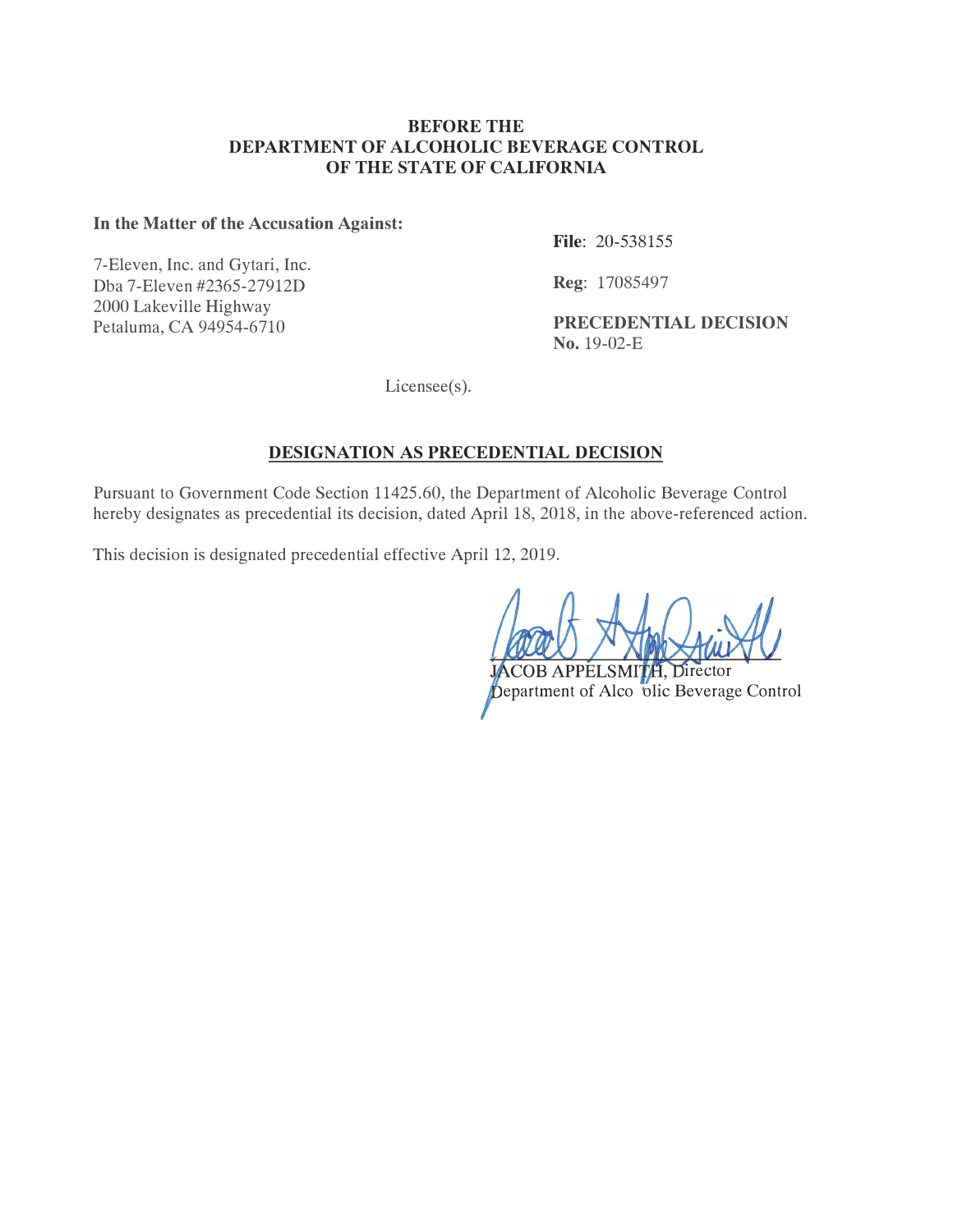#### **BEFORE THE DEPARTMENT OF ALCOHOLIC BEVERAGE CONTROL OF THE STATE OF CALIFORNIA**

### **IN THE MATTER OF THE ACCUSATION AGAINST:**

7-Eleven, Inc. and Gytari, Inc. Dba 7-Eleven #2365-27912D 2000 Lakeville Highway Petaluma, CA 94954-6710

**File No.: 20-538155** 

**Reg. No.: 17085497** 

Licensee(s)

### **DECISION UNDER GOVERNMENT CODE SECTION 11517(c)**

The above-entitled matter having regularly come before the Department on April 18, 2018, for decision under Government Code Section 11517(c) and the Department having considered its entire record, including the transcript of the hearing held on September 21, 2017, before Administrative Law Judge David W. Sakamoto, and the written arguments of the parties, and good cause appearing, the following decision is hereby adopted:

The Department seeks to discipline Respondent's license on the grounds that, on or about December 16, 2016, Respondent, through its agent or employee, Navneet Sangar, sold, furnished, or gave away, or caused to be sold, furnished, or given away, an alcoholic beverage to Nicholas Mueller., a person under the age of 21, in violation of California Business and Professions Code section  $25658(a)$ .<sup>1</sup> (Exhibit 1-pre-hearing pleadings)

After oral evidence, documentary evidence, and evidence by oral stipulation on the record was received at the hearing, the matter was argued by the parties and initially submitted for decision on September 21, 2017. However, it was thereafter discovered by the ALJ that the copy of Respondent's video exhibit, copied to a computer "thumb-drive," was not fully re-playable and/or did not contain the same video clips as that shown at the hearing. The ALJ and the parties had a conference call and a replacement copy of the video was received by the ALJ on October 24,  $2017<sup>2</sup>$ . The matter was deemed submitted for decision as of that date.

<sup>&</sup>lt;sup>1</sup> All further statutory references are to the California Business and Professions Code unless otherwise noted.<br><sup>2</sup> The replacement thumb-drive recording will be substituted for the thumb-drive recording submitted at the 1

Respondent's Exhibit G.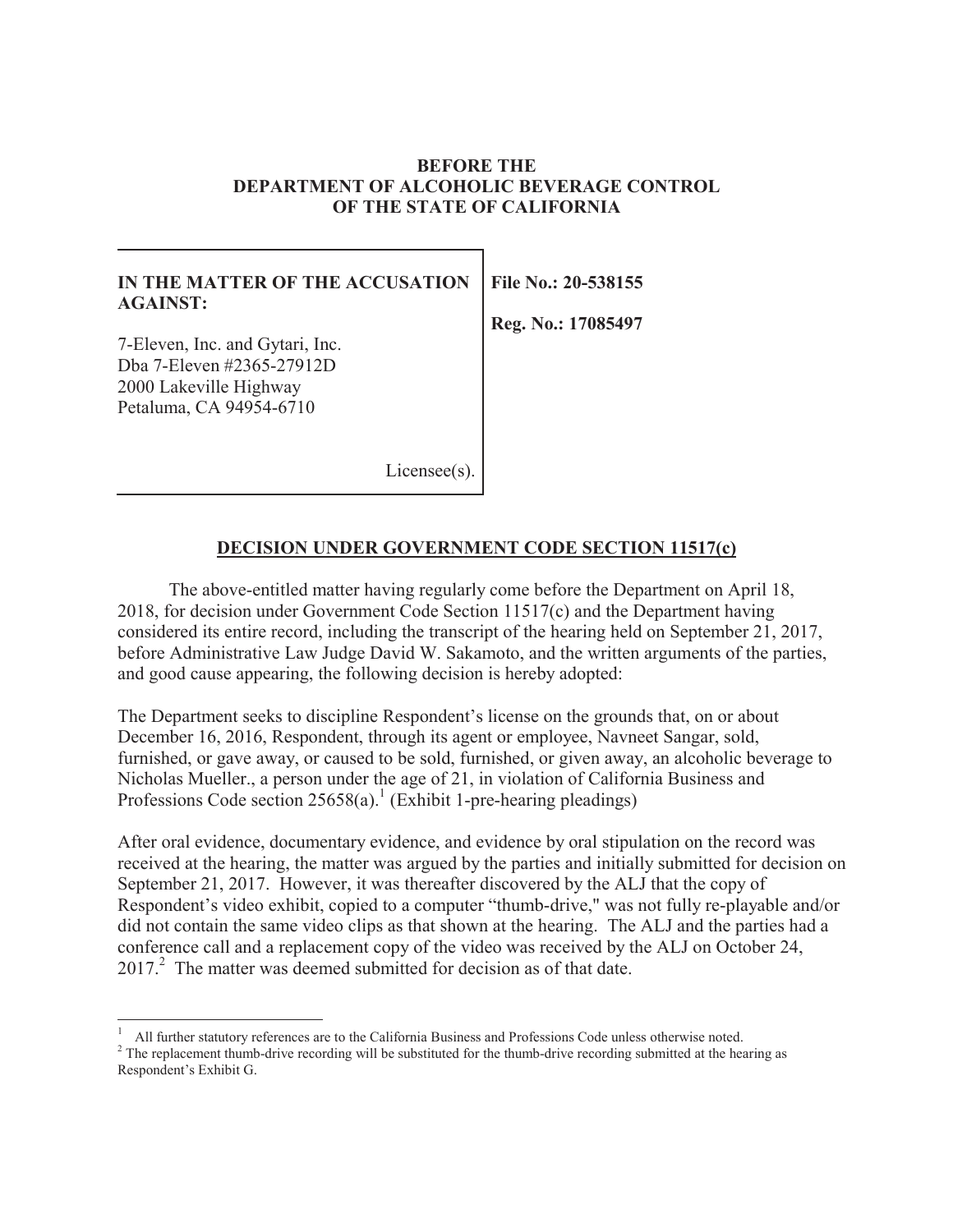7-Eleven, Inc. and Gytari, Inc. Dba 7-Eleven #2365-27912D 20-538155; 17085497 Page 2 of 11

# **FINDINGS OF FACT**

1. The Department filed the accusation on April 18, 2017. On May 5, 2017, the Department received a Notice of Defense requesting a hearing on the accusation. Except as noted above, the hearing was heard to completion on September 21, 2017.

2. The Department issued 7-Eleven, Inc. and Gytari, Inc., as co-licensees, a Type 20 Off-Sale Beer and Wine license on November 12, 2013.<sup>3</sup>

3. Since these co-licensees have been licensed, they suffered one prior disciplinary action for a violation of section 25658(a) under registration 16083794. The matter was resolved by way of a Stipulation and Waiver for a penalty of a 10 day suspension, with all 10 days stayed from imposition so long as Respondent did not suffer any added disciplinary action within 12 months of the decision becoming final. (Exhibit 2-prior discipline pleadings)

4. On December 16, 2016, 18 year old Nicholas Mueller (hereafter,"the decoy") acted as a decoy for the Department of Alcoholic Beverage Control for the purpose of determining if he could purchase an alcoholic beverage at Respondent's premises at 2000 Lakeview Highway, Petaluma, California. The licensed premises operated as a 7-Eleven convenience store. This investigative activity is commonly referred to as a "decoy" operation. As described below, the decoy was able to purchase beer at Respondent's licensed premises that day.

5. The decoy was born on August 12, 1998 and was 18 years old as of December 16, 2016, the date he visited Respondent's licensed premises.

6. When the decoy was at Respondent's premises on December 16, 2016, he was 6' 4" tall and weighed 235 pounds. He was wearing a white t-shirt, blue jeans, dark colored boots, and a light brown jacket. His hair was approximately a half-inch long. He appeared as depicted in photos taken of him that night and reflected in Exhibits 5, 6a, and 6b. Store video surveillance and still shots taken from such video showed high angles of the decoy in the premises (Exhibits E, F, and G).

7. Prior to entering Respondent's premises, the ABC Agents with the decoy instructed him to present his true identification to the sales clerk if he asked to inspect it and to disclose his true age if the clerk asked for that. The decoy possessed his valid California driver license on him when he entered the store. (Exhibit 4, copy of the decoy's driver license)

<sup>&</sup>lt;sup>3</sup> A Type 20 license permits the licensee to retail in beer and wine for consumption off the licensed premises.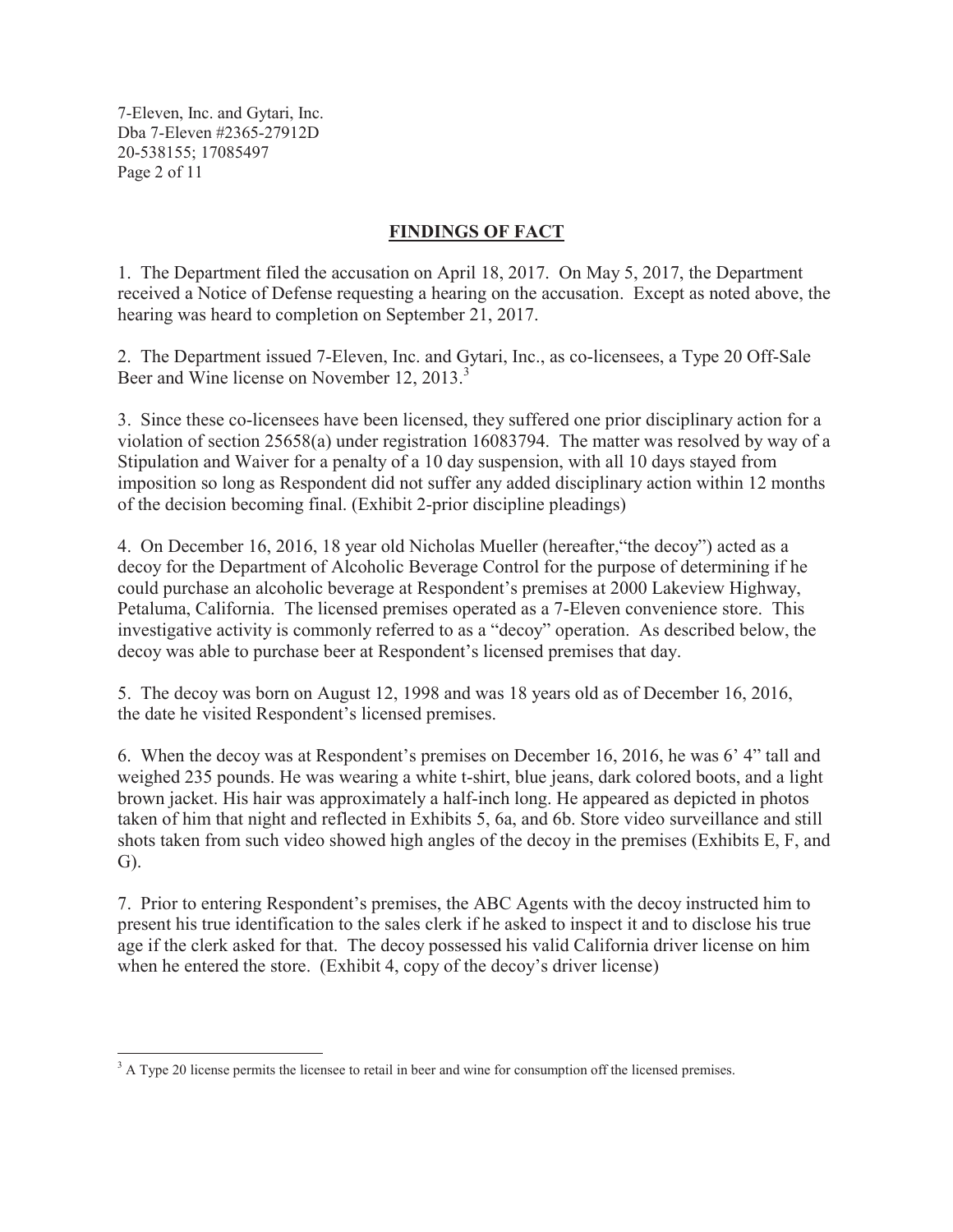7-Eleven, Inc. and Gytari, Inc. Dba 7-Eleven #2365-27912D 20-538155; 17085497 Page 3 of 11

8. On December 16, 2016, the decoy entered Respondent's store and selected a pre-packaged three-pack of 25 ounce Budweiser beer cans from Respondent's coolers. He took the beer to the sales counter. The clerk, Mr. Navneet Sanger, sold the beer to the decoy. (hereafter "Sangar") Sangar neither asked to inspect the decoy's identification nor did Sangar ask the decoy for his age as part of the sales transaction. After the decoy paid for the beer, he exited the store with the three-pack of beer.

9. Once outside the store, the decoy met with ABC Agents Stefan Carlson and Derek Clark. The decoy told the agents he bought beer in the store and that, at the time of the sale, the clerk neither asked to inspect his identification nor asked his age.

10. The decoy and the two agents reentered the store. Agent Carlson, who witnessed the sale from outside the store, detained the clerk. After Agent Carlson identified himself to the clerk as an ABC Agent, he told the clerk he just sold beer to an 18 year old. After the decoy, agents, and Sangar moved to a rear area of the store, Agent Carlson asked the decoy who sold beer to him. The decoy pointed at Sangar with his finger and told Agent Carlson that Sanger was the seller. At that point, the decoy and Sangar were about three feet apart and had a clear view of one another. Sangar told Agent Carlson he made a mistake due to being in a hurry and that he usually checks identifications. Sangar told Agent Carlson that he was to enter a birthdate in the cash register if an age restricted item was being sold. Sangar said he typed in a random birthdate when he sold beer to the decoy. Next, Agent Carlson issued Sangar a citation for selling an alcoholic beverage to a minor. Sangar signed the citation and was given a copy of it.<sup>4</sup>

11. That day, the decoy attempted to purchase alcoholic beverages at 7 locations. Of those, 5 asked for his identification and 2 asked for his age. Two of the 7 businesses sold an alcoholic beverage to the decoy.

12. Respondent herein, Ms. Surinder Singh, has been the 7-Eleven franchisee at this store since 1993. In 2013, she self-incorporated at this location as Gytari, Inc. and continued to be the franchisee to the present under that entity. She is a 7-Eleven franchisee at five added stores in northern California.

She regularly trains her employees to follow all applicable rules and regulations and does not desire profit from the improper sale of age-restricted products, such as alcoholic beverages and cigarettes. She gives her employees computer based training provided by 7-Eleven and also trains her employees in proper sales practices. The sales clerk in this instance, Sangar, no longer works for her.

<sup>&</sup>lt;sup>4</sup> Sangar did not testify at the hearing regarding this transaction. He no longer works for Respondent.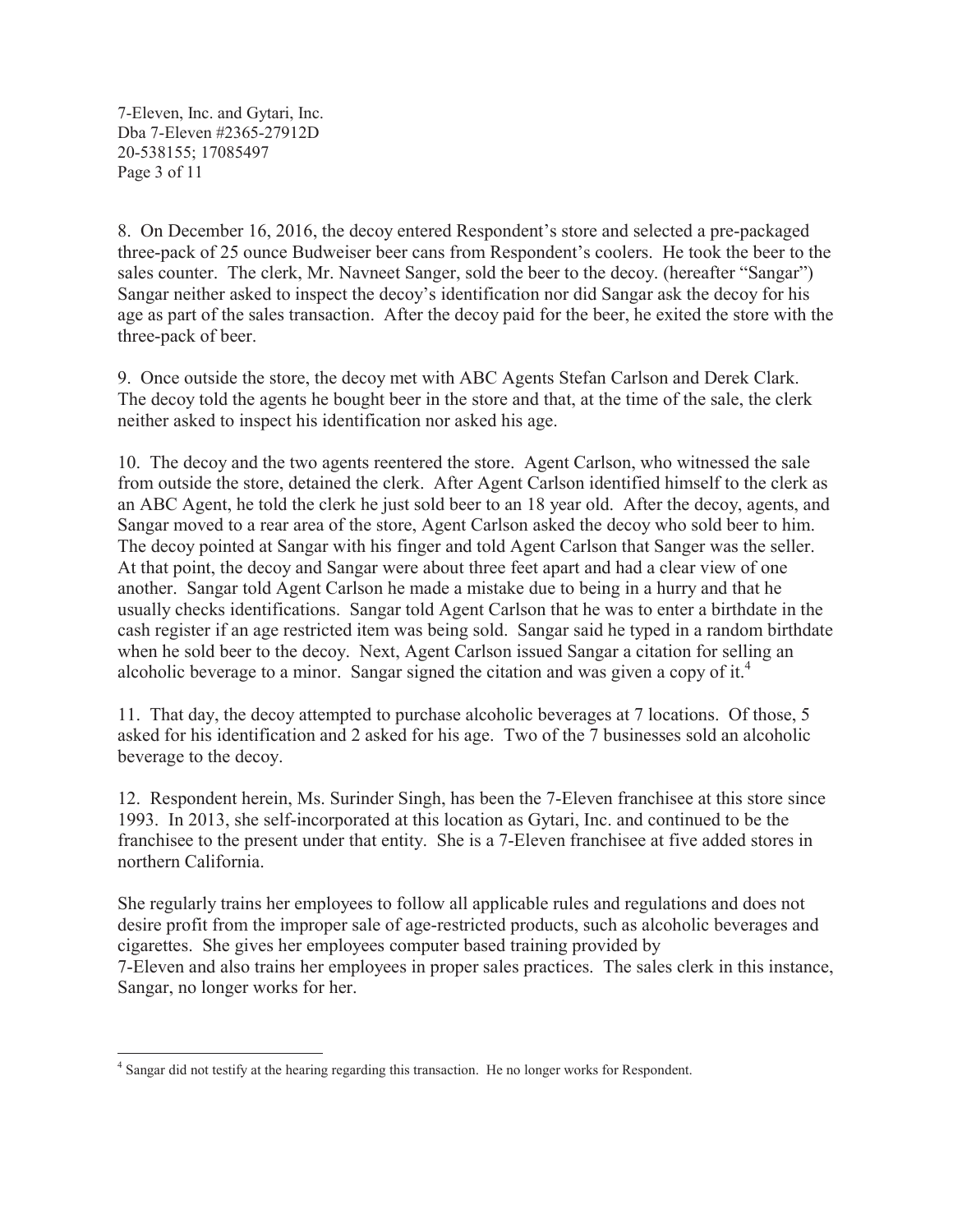7-Eleven, Inc. and Gytari, Inc. Dba 7-Eleven #2365-27912D 20-538155; 17085497 Page 4 of 11

### **LEGAL BASIS OF DECISION**

1. Article XX, section 22 of the California Constitution and Business and Professions section 24200(a) provide that a license to sell alcoholic beverages may be suspended or revoked if continuation of the license would be contrary to public welfare or morals.

2. Business and Professions Code Section 24200(b) provides that a licensee's violation, or causing or permitting of a violation, of any penal provision of California law prohibiting or regulating the sale of alcoholic beverages is also a basis for the suspension or revocation of the license.

3. Business and Professions Code Section 25658(a) provides that every person who sells, furnishes, gives, or causes to be sold, furnished, or given away, any alcoholic beverage to any person under the age of 21 years is guilty of a misdemeanor.

4. Business and Professions Code Section 25658(f) permits law enforcement officials to use persons under 21 years old to apprehend licensees, employees or agents or other persons who sell or furnish alcoholic beverages to minors.

5. Under California Code of Regulations, Title 4, Division 1, Article 22, section 141, commonly referred to as Rule 141,

(a) A law enforcement agency may only use a person under the age of 21 years to attempt to purchase alcoholic beverages to apprehend licensees, or employees or agents of licensees who sell alcoholic beverages to minors (persons under the age of 21) and to reduce sales of alcoholic beverages to minors in a fashion that promotes fairness.

(b) The following minimum standards shall apply to actions filed pursuant to Business and Professions Code Section 25658 in which it is alleged that a minor decoy has purchased an alcoholic beverage:

(1) At the time of the operation, the decoy shall be less than 20 years of age;

(2) The decoy shall display the appearance which could generally be expected of a person under 21 years of age, under the actual circumstances presented to the seller of alcoholic beverages at the time of the alleged offense;

(3) A decoy shall either carry his or her own identification showing the decoy's correct date of birth or shall carry no identification; a decoy who carries identification shall present it upon request to any seller of alcoholic beverages;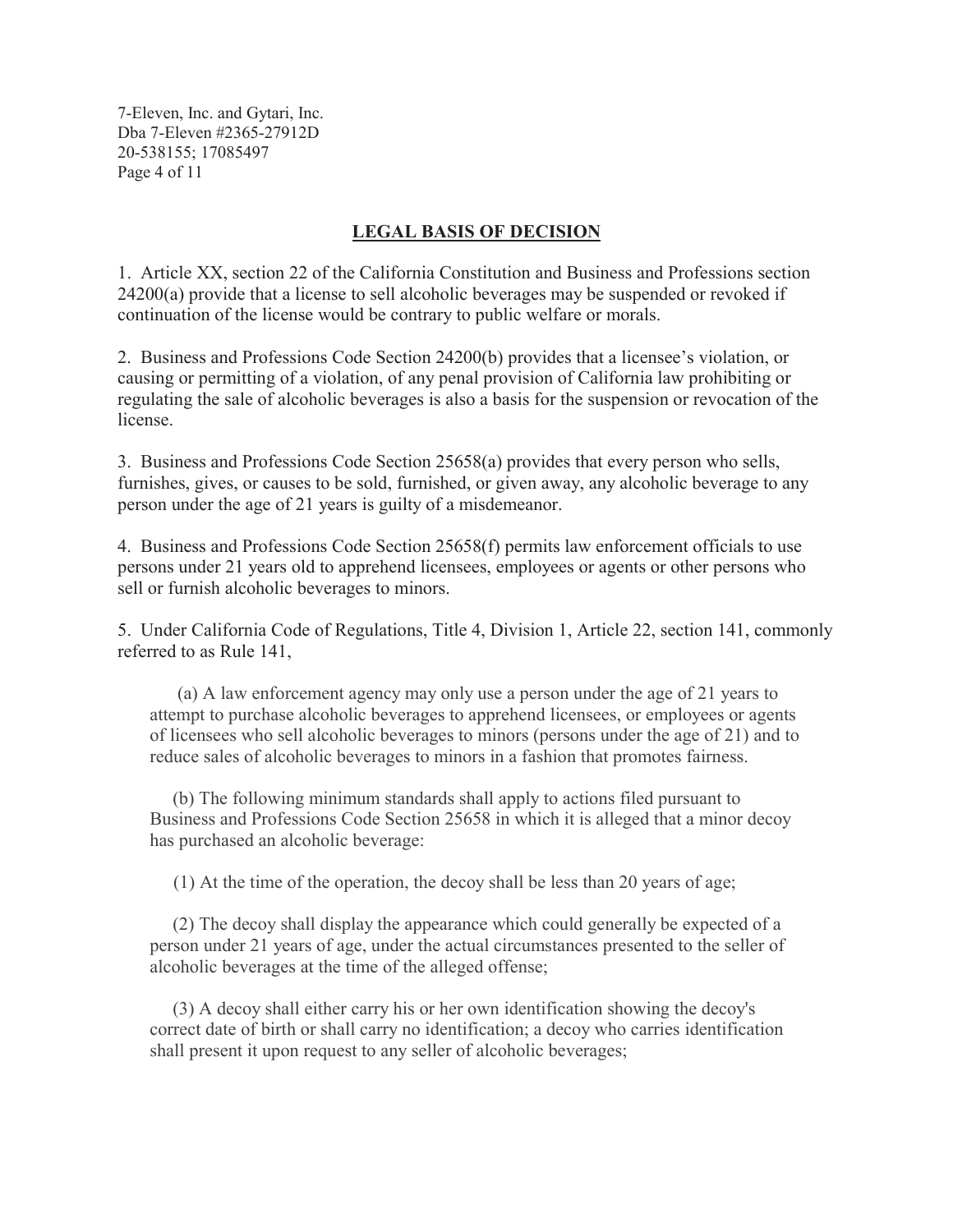7-Eleven, Inc. and Gytari, Inc. Dba 7-Eleven #2365-27912D 20-538155; 17085497 Page 5 of 11

(4) A decoy shall answer truthfully any questions about his or her age;

(5) Following any completed sale, but not later than the time a citation, if any, is issued, the peace officer directing the decoy shall make a reasonable attempt to enter the licensed premises and have the minor decoy who purchased alcoholic beverages make a face to face identification of the alleged seller of the alcoholic beverages.

(c) Failure to comply with this rule shall be a defense to any action brought pursuant to Business and Professions Code Section 25658.

#### **DETERMINATION OF ISSUES**

1. Cause for suspension or revocation of Respondent's license does exist under Article XX, section 22 of the California State Constitution and Business and Professions Code section 24200, subdivisions (a) and (b), because on December 16, 2016, Respondent's employee, Navneet Sangar, inside the licensed premises, sold an alcoholic beverage to Nicholas Mueller, a person under the age of 21, in violation of Business and Professions Code section 25658, subdivision (a).

2. In defense to the accusation, Respondent argued that the decoy did not meet the appearance standard set out in Rule 141(b)(2), which states: "The decoy shall display the appearance which could generally be expected of a person under 21 years of age, under the actual circumstances presented to the seller of alcoholic beverages at the time of the alleged offense." Respondent focused on the physical aspects of the decoy's appearance, asserting that the decoy did not have the appearance that would be expected of an 18-year old because his height and weight were much greater than "average", and that the jacket he was wearing made him appear even larger.

3. The Department argued the decoy met the appearance standard. In support of this, the Department noted that the clerk never made any comment about the decoy's appearance to the ABC Agents at the time of the violation.

4. The selling clerk, Sangar, did not testify at the hearing, and no direct evidence was presented about how the decoy presented himself to, or interacted with, clerk Sangar. In contrast, the Department Agent testified that clerk Sangar stated that he had entered a random date of birth into the register to complete the sale, that he made a mistake, and that he was in a hurry.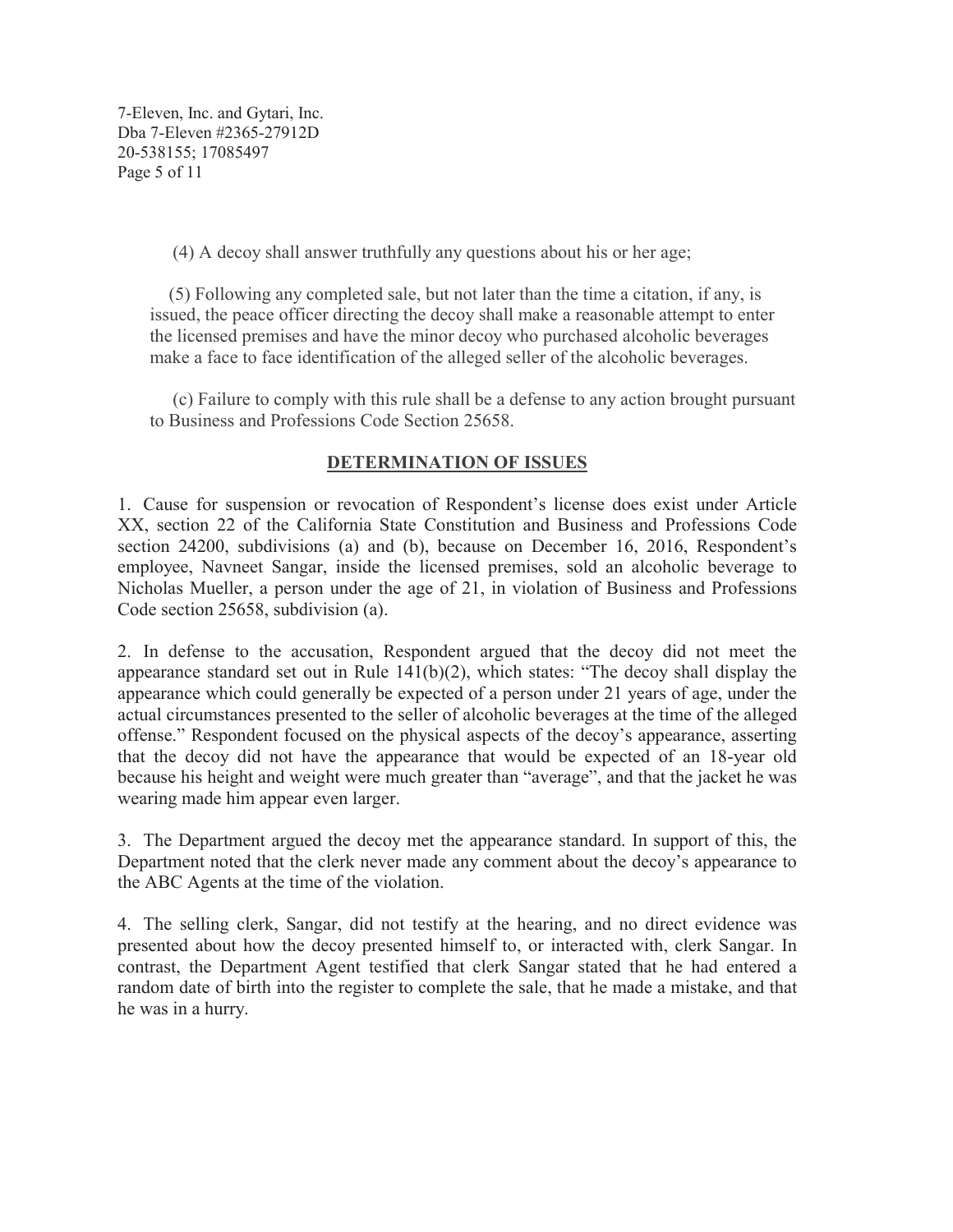7-Eleven, Inc. and Gytari, Inc. Dba 7-Eleven #2365-27912D 20-538155; 17085497 Page 6 of 11

5. Following rejection of the Administrative Law Judge's ("ALJ") proposed decision, Respondent argued that the ABC Appeals Board has consistently held that ALJs should not focus their analysis solely on the physical characteristics of the decoy, but should also consider non-physical attributes, such as poise, demeanor, maturity, and mannerisms, as the ALJ here did. Respondent contends the ALJ had a unique perspective of the decoy's poise, mannerisms, and maturity, because the ALJ had the opportunity to observe the decoy on the stand during both direct and cross examination. In addition, because the decoy was wearing the same clothing on the night of the operation, Respondent further contends the ALJ was also able to observe the decoy testify much as he appeared when the alleged violation occurred.

6. Respondent further argued that the Department should defer to the ALJ's judgment as to the appearance of the decoy. In support of this, Respondent cites Government Code section 11425.50, which provides, "if the factual basis for the decision includes a determination based substantially on the credibility of a witness, the statement shall identify any specific evidence of the observed demeanor, manner, or attitude of the witness that supports the determination, and on judicial review the court shall give great weight to the determination to the extent the determination identifies the observed demeanor, manner, or attitude of the witness that supports it." It thus follows, Respondent asserts, that since the ALJ was the only finder of fact to observe the decoy testify, deference should be given to his determination that the decoy did not meet the required characteristics.

7. Respondent is mistaken in its arguments, both at hearing and on review. The two key provisions of Rule 141(b)(2) are: first, the decoy's appearance *could generally be expected of* a person under the age of 21 (not "average" or "usual"); and second, that the decoy's appearance is determined based upon *the actual circumstances* presented to the seller *at the time* of the alleged offense. Since there is no over-arching principle of "fairness" beyond the five specific criteria listed in subdivision (b) (*Department of Alcoholic Beverage Control v. Alcoholic Beverage Control Appeals Board (Garfield Beach CVS)* (2017) 7 Cal.App. $5<sup>th</sup>$  628, 638), a licensee seeking to meet its burden of establishing the affirmative defense under subdivision (c) may only rest on the language of Rule 141(b)(2). In doing so, if a decoy is actually under 20 years old at the time of the offense (as required by Rule  $141(b)(1)$ ), there is a rebuttable presumption that he or she had an appearance that could *generally* be expected of a person under the age of 21. Therefore, the licensee must provide actual, substantial evidence of indicia of appearing over the age of 21, under the *actual circumstances* presented to the seller at the time of the violation, to overcome such a presumption.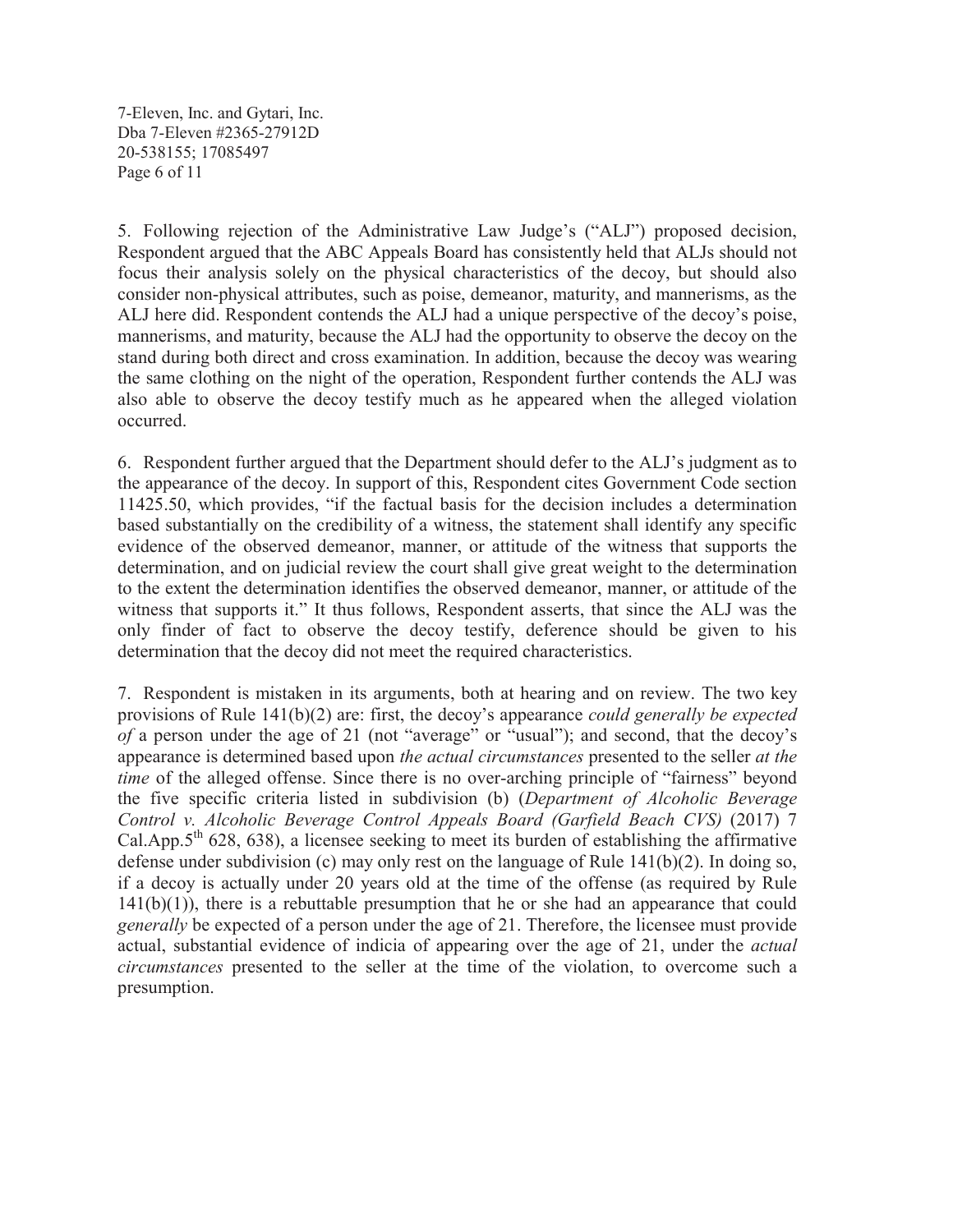7-Eleven, Inc. and Gytari, Inc. Dba 7-Eleven #2365-27912D 20-538155; 17085497 Page 7 of 11

#### **The Decoy's Physical Appearance**

8. With respect to the decoy's physical appearance, while he was 6'4" tall and weighed 235 pounds, he had, at the time of the sale in this case, a very youthful-appearing face (what is commonly referred to as "a baby face"). While objective evidence (such as graying hair, wrinkled skin, etc.) may be apparent based upon photographs taken at the time of a decoy operation, even those must be viewed in context. This case is a good example in which photographs taken at different times and from different angles on the same day, even within close temporal proximity to each other, can present different opinions about the person's "appearance." As the court noted in *Department of Alcoholic Beverage Control v. Alcoholic Beverage Control Appeals Board (Southland Corporation)* (2002) 103 Cal.App. $4<sup>th</sup>$  1084, 1094, while "one could reasonably look at the photograph [of the decoy] and reasonably conclude that the decoy appeared to be older than 21 years of age, we cannot say that, as a matter of law, a trier of fact could not reasonably conclude otherwise." In the instant case, several of the photos in evidence clearly show a youthful-appearing individual. The other photos (of the decoy and clerk together, and the still shots taken from the video surveillance system), Respondent argues, show that the decoy appeared older than 21. The video surveillance photos show the decoy from a high angle, rather than from eyeview level during the sales transaction, and thus have limited evidentiary value. Moreover, Respondent presented no testimony in support of its contention that these photos accurately reflect how the minor appeared in front of the clerk at the time of the sale of alcohol. Further, Respondent did not even have the selling clerk testify regarding how the decoy appeared to him. In contrast, the Department Agent who actually observed the decoy at the time of the minor decoy operation gave undisputed and unrebutted testimony that the Department's photos in evidence truly and accurately reflect the decoy's appearance on the night of the operation. As such, the Department's photographs are accorded greater weight in the Rule 141 analysis.

9. In addition, many minors are tall and heavy-set, and being so does not lead to the conclusion that the minor's appearance disqualifies the minor in having the appearance generally expected of a person under the age of 21. Minors come in all shapes and sizes, and a minor decoy of large stature does not automatically violate the rule.

10. Furthermore, the clerk did not make any comment to the Department's Agent at the time of the incident about the decoy's size (or any other aspect of his appearance, physical or otherwise) as giving the appearance of a person over the age of 21, or otherwise having any influence whatsoever on his decision to sell alcoholic beverages to him. Rather, when given the opportunity to explain why he sold alcohol to the decoy, the clerk stated that he made a mistake and was in a hurry. Contrary to Respondent's assertions otherwise, these statements indicate that the clerk was not in any way misled by the minor's appearance.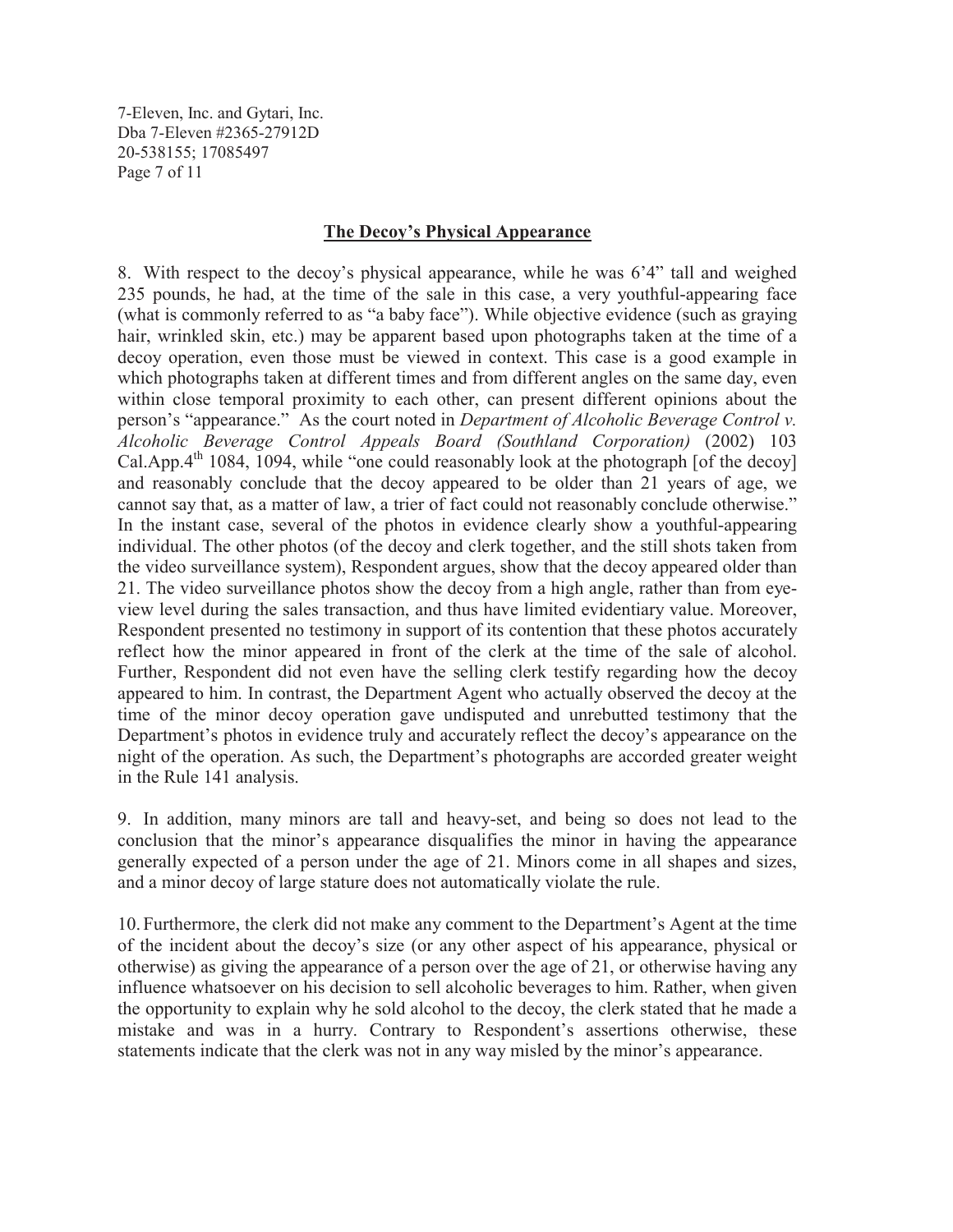7-Eleven, Inc. and Gytari, Inc. Dba 7-Eleven #2365-27912D 20-538155; 17085497 Page 8 of 11

11. Finally, the argument that a decoy's clothing makes the decoy look like he is engaged in certain work is not particularly helpful in establishing whether the decoy has the general appearance of a person over the age of 21. Respondent argued that the decoy's attire made him look like a construction worker. It is lawful to work in construction as young as 16 years old (see, Lab. Code  $\S$  1294.1, subdiv. (a)(2); 29 C.F.R.  $\S$  570.33), and many young people are engaged in the construction trade. Thus, wearing "construction" style clothing<sup>5</sup> really has little, if any, relevance.

12. It is found that the minor decoy had the physical appearance which could generally be expected of a person under 21 years of age, under the actual circumstances presented to the seller of alcoholic beverages at the time of the alleged offense.

# **Non-Physical Aspects of Decoy's Appearance**

13. As for the non-physical aspects of a decoy's "appearance," Respondent argues that the Department must defer to the ALJ's evaluation. In contrast, the Department argues that considerations of non-physical aspects of a decoy's appearance are too subjective and are beyond the scope of the plain language of Rule 141(b)(2).

14. First, the Government Code provision Respondent cites in support of its position has nothing to do with whether any special or particular deference must be given to the ALJ's findings in this regard. Government Code section 11425.50 applies, by its own terms, to factual determinations "based substantially on the credibility of a witness." The appearance of a minor decoy is not a credibility determination and the ALJ here did not make any finding with respect to credibility on this issue. As such, this section does not apply and the Department is not obligated to accord "great weight," or any other particular deference, to the ALJ's factual findings in this regard.

15. Second, even if deference may (or even should) be generally accorded to the ALJ's findings regarding non-physical aspects of a decoy's appearance, to the extent that such findings rely upon an incorrect analysis of Rule 141(b)(2), or are not supported by substantial evidence in the record, no deference or weight should be given to them. Here, the ALJ found that the decoy had a "mature persona as he testified at the hearing" and "based on the decoy's overall appearance, i.e., his physical appearance, dress, poise, demeanor, conduct, maturity, and mannerisms shown at the hearing, and his over-all

<sup>&</sup>lt;sup>5</sup> Whether a tan Carhartt jacket, white t-shirt, blue jeans, and black boots even actually constitutes "construction" style clothing is somewhat subjective. These are common articles of clothing worn by people in all walks of life, and are certainly not limited to the construction industry. Moreover, this was Respondent's unsubstantiated opinion, not supported by any evidence in the record.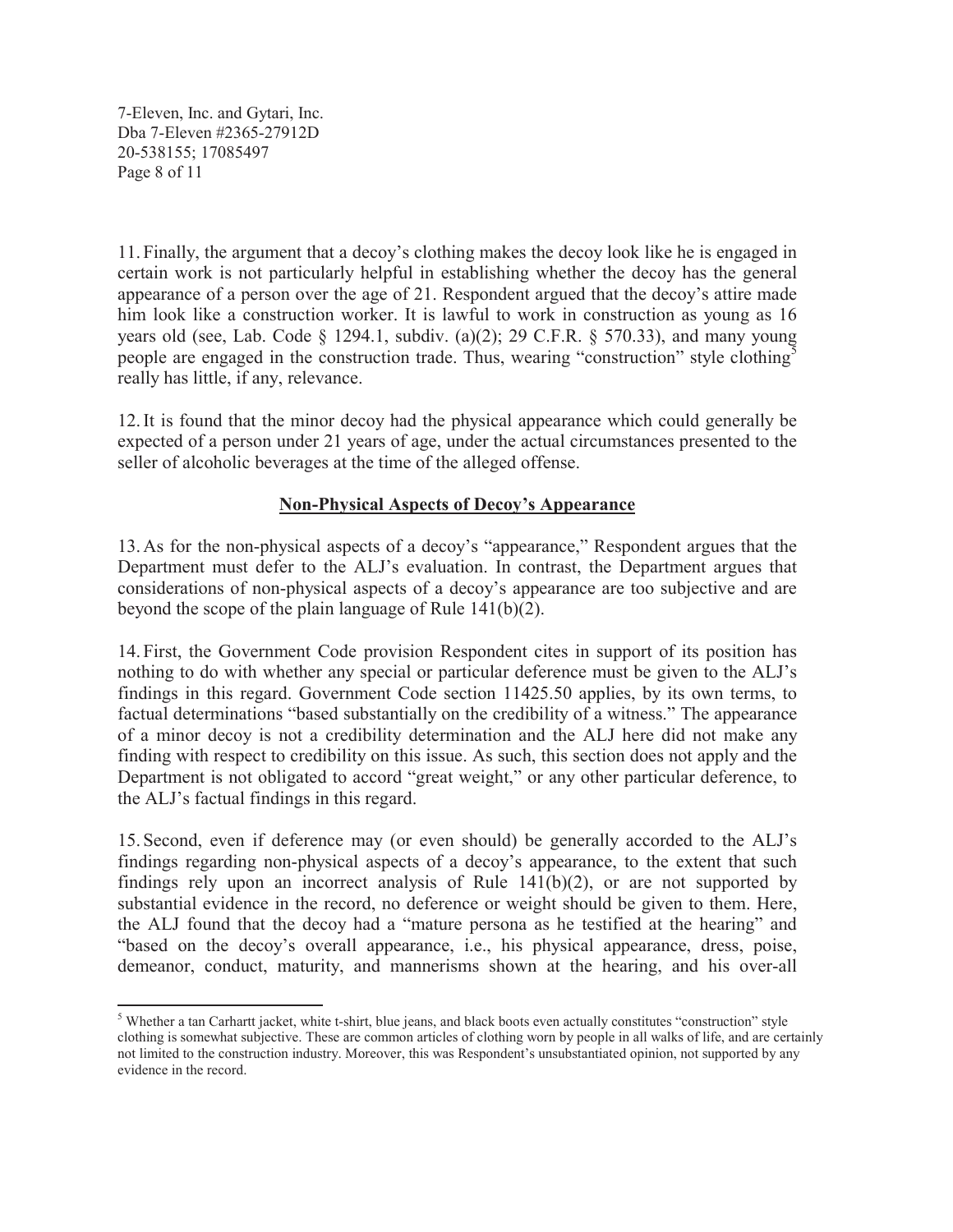7-Eleven, Inc. and Gytari, Inc. Dba 7-Eleven #2365-27912D 20-538155; 17085497 Page 9 of 11

appearance and conduct in front of the sales clerk, the decoy displayed the appearance which was not generally to be expected of a person under 21 years of age under the actual circumstances presented to the clerk." (Proposed Decision, Determination of Issues  $3.6$ ) Given that minors typically grow and mature over time, how a decoy acts at a hearing conducted long after the sale of alcohol occurred is at best circumstantial evidence from which a conclusion may be drawn as to the decoy's poise, demeanor, conduct, maturity, and mannerisms during the transaction in question. In the absence of any direct evidence in the record of how the decoy presented himself or herself before the seller of the alcohol, there is little, if any, nexus between the non-physical aspects of the decoy's appearance at hearing and how such factors manifested themselves under the actual circumstances presented to the seller.

16. In the instant case, the hearing occurred some nine months after the minor decoy operation occurred. As an affirmative defense, Respondent was required to present substantial evidence in support of any contention that aspects of the decoy's poise, demeanor, conduct, maturity, and mannerisms made him "appear" older than 21 before the selling clerk at the time of the actual sale. Only limited circumstantial evidence was presented. As such, the ALJ's findings about the decoy's non-physical appearance at the time of the actual sale are based solely upon how the ALJ perceived the decoy's appearance at the hearing and are not based upon any direct evidence in the record. Further, the ALJ fails to provide any analysis or explanation as to how his observations of the decoy's "mature persona as he testified at the hearing" and his "poise, demeanor, conduct, maturity, and mannerisms shown at the hearing" can be extrapolated to a determination that these aspects of his appearance were even present under the actual circumstances presented to the selling clerk. Based upon the evidence presented by Respondent (or lack thereof), it is not reasonable to conclude that there was non-compliance with Rule  $141(b)(2)$  based upon any non-physical aspects of the decoy's appearance.

17. With respect to the Department's argument that non-physical aspects of a decoy's appearance are beyond the scope of the Rule  $141(b)(2)$  defense, this is not correct. Although physical attributes of appearance are generally more objective and are often established by photographic evidence from the time of the violation, this does not mean that non-physical aspects of a person's overall appearance cannot or should not be considered. How a decoy speaks, acts, or presents himself or herself to a seller of alcohol may be relevant in evaluating that person's overall appearance. However, because these factors are inherently more subjective, they are generally of less evidentiary value. Non-physical attributes are particularly unhelpful to the trier of fact in cases such as this one that are

<sup>&</sup>lt;sup>6</sup> Although a proposed decision is a legal nullity unless adopted, it is relevant for purposes of discussion in this Decision due to the assertion that the Department essentially has no authority to find contrary to the ALJ's findings and determination.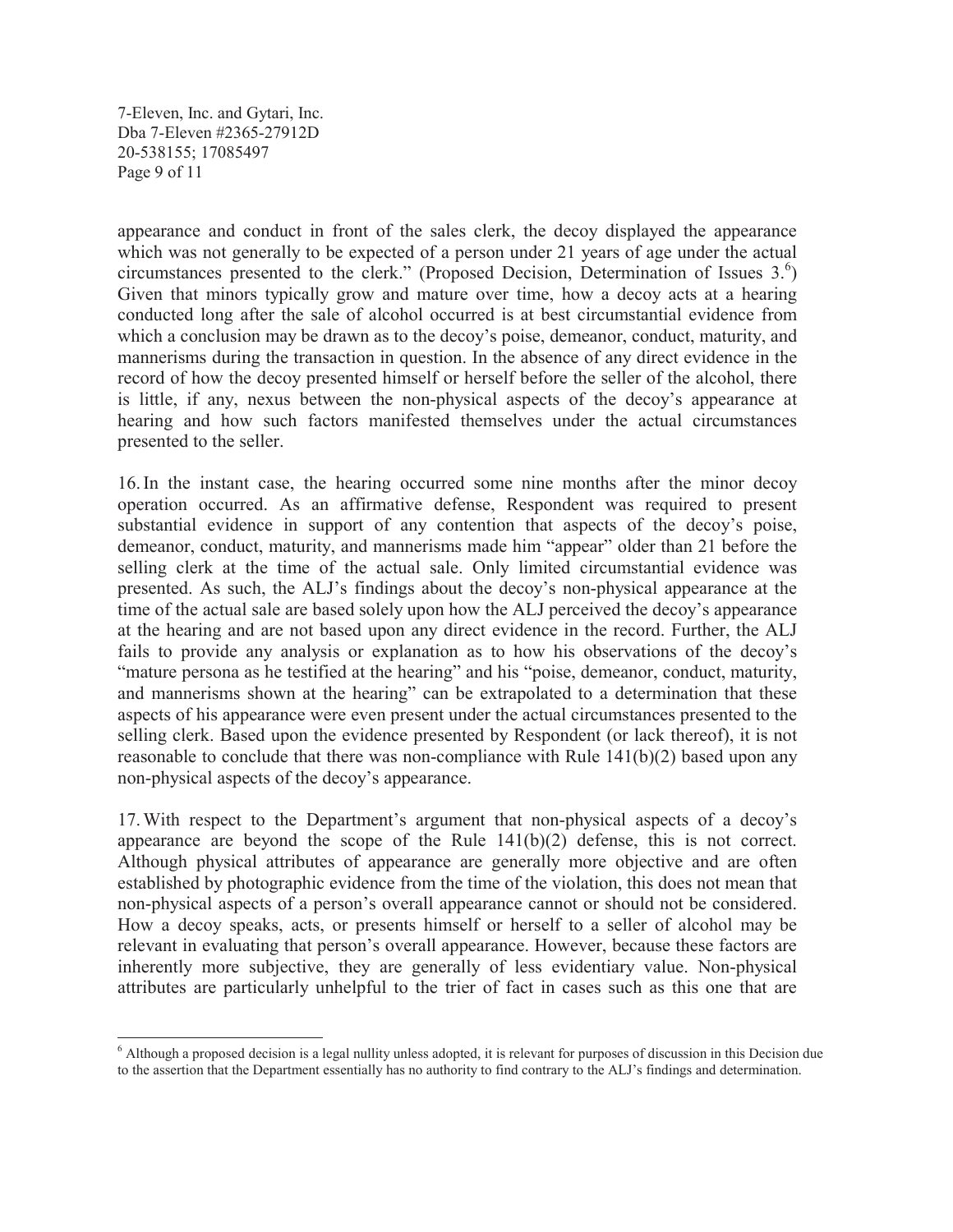7-Eleven, Inc. and Gytari, Inc. Dba 7-Eleven #2365-27912D 20-538155; 17085497 Page 10 of 11

based solely on circumstantial evidence, given that the trier of fact must evaluate how such factors influence a minor's appearance at the actual time the sales transaction took place<sup>7</sup>.

18. Respondent here has not met its burden to establish that there was a failure to comply with Rule 141(b)(2).

#### **PENALTY**

This was Respondent's second violation for selling alcoholic beverages to a minor within a 36-month period. The Department's disciplinary guidelines (Rule 144) provide for a 25-day suspension of the license, absent either aggravation or mitigation. Here, the Department requested that Respondent's license be suspended for 30 days based upon what it contends are several aggravating factors. Respondent did not make any argument about the level of discipline, relying solely on its position that the accusation should be dismissed.

The factors cited in aggravation of the discipline are that this second violation of section  $25658(a)$  occurred only approximately 11 months after the first violation<sup>8</sup>; that Respondent took few remedial steps following the first violation, and the limited actions taken were of minimal (if any) effectiveness<sup>9</sup>; the selling clerk in this instance was allowed to continue to work for several months following the incident without any additional training<sup>10</sup> or disciplinary action; lack of due diligence on the part of the clerk (no identification was requested nor was the decoy asked his age, and when he was prompted to input a birth date into the register, he simply entered a random date). Overall, the Department argues, the record establishes that Respondent failed to take any meaningful precautionary measures to prevent the sale of alcoholic beverages to minors, especially following a recent prior violation of the same provision of law. It is further noted that the licensee had only been licensed here for some 37 months prior to this second violation.

 $<sup>7</sup>$  Although it appears that any argument that the minor decoy's maturity, poise, demeanor, conduct, or mannerisms, alone or in</sup> combination with his physical appearance, gave the decoy the appearance which could generally be expected of a person under 21 years of age, under the actual circumstances presented to the seller of alcoholic beverages at the time of the alleged offense, may have been waived here, since it was never raised at hearing, Respondent has nevertheless failed to meet its burden.

 $8$  As indicated in Exhibit 2, the first violation occurred on January 15, 2016. The Department does note that it is not using the mere fact of the prior violation for purposes of aggravation, as that is already built in the "standard" discipline specified in Rule 144. (See, Department's Written Argument Regarding Issuance of Final Decision, 14:27-15:6.) Rather, it is the close proximity in time between the two violations that is an aggravating factor.

Although the frequency of training increased, the substance of the training was unchanged; Respondent testified that a sign would now be placed at the checkout register stating that everyone needed to show identification.

<sup>&</sup>lt;sup>10</sup> Although Respondent asserts that there was a desire to have the clerk attend the Department's LEAD training, he did not attend such training prior to leaving Respondent's employment.